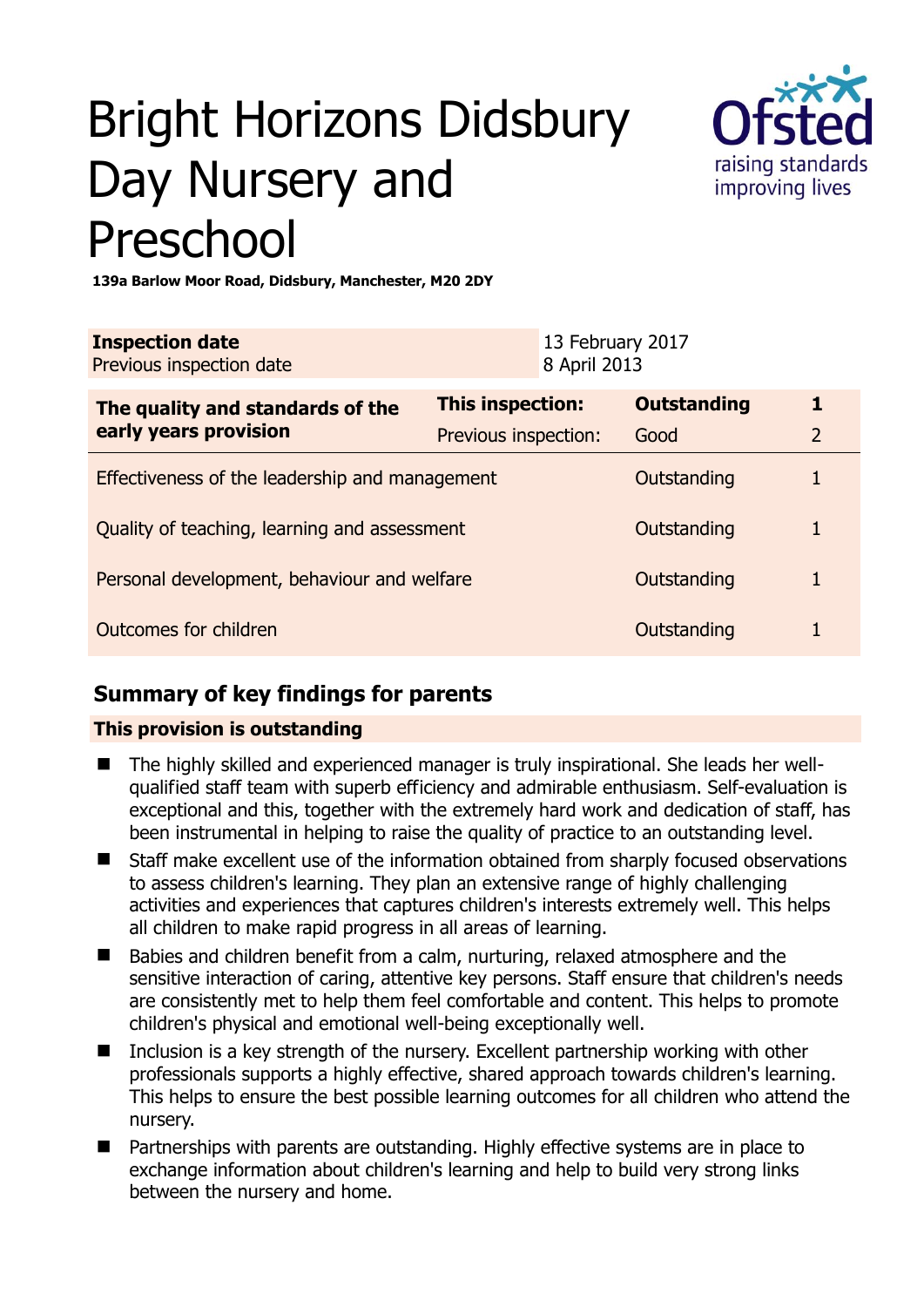# **What the setting needs to do to improve further**

## **To further improve the quality of the early years provision the provider should:**

■ continue to extend opportunities for children to experience different ways of expressing their own thoughts and ideas, in order to enhance their excellent creative skills even further.

## **Inspection activities**

- $\blacksquare$  The inspector observed the quality of teaching during activities indoors and outdoors, and assessed the impact this has on children's learning.
- The inspector talked to staff and children throughout the inspection.
- The inspector completed a joint observation of a planned adult-led activity with the manager.
- The inspector held a meeting with the manager. She looked at relevant documentation, such as children's learning records, a sample of policies and procedures, risk assessments and evidence of the suitability and qualifications of staff working in the nursery.
- The inspector took account of the views of parents spoken to on the day of the inspection and from written feedback obtained by the manager.

## **Inspector**

Julie Kelly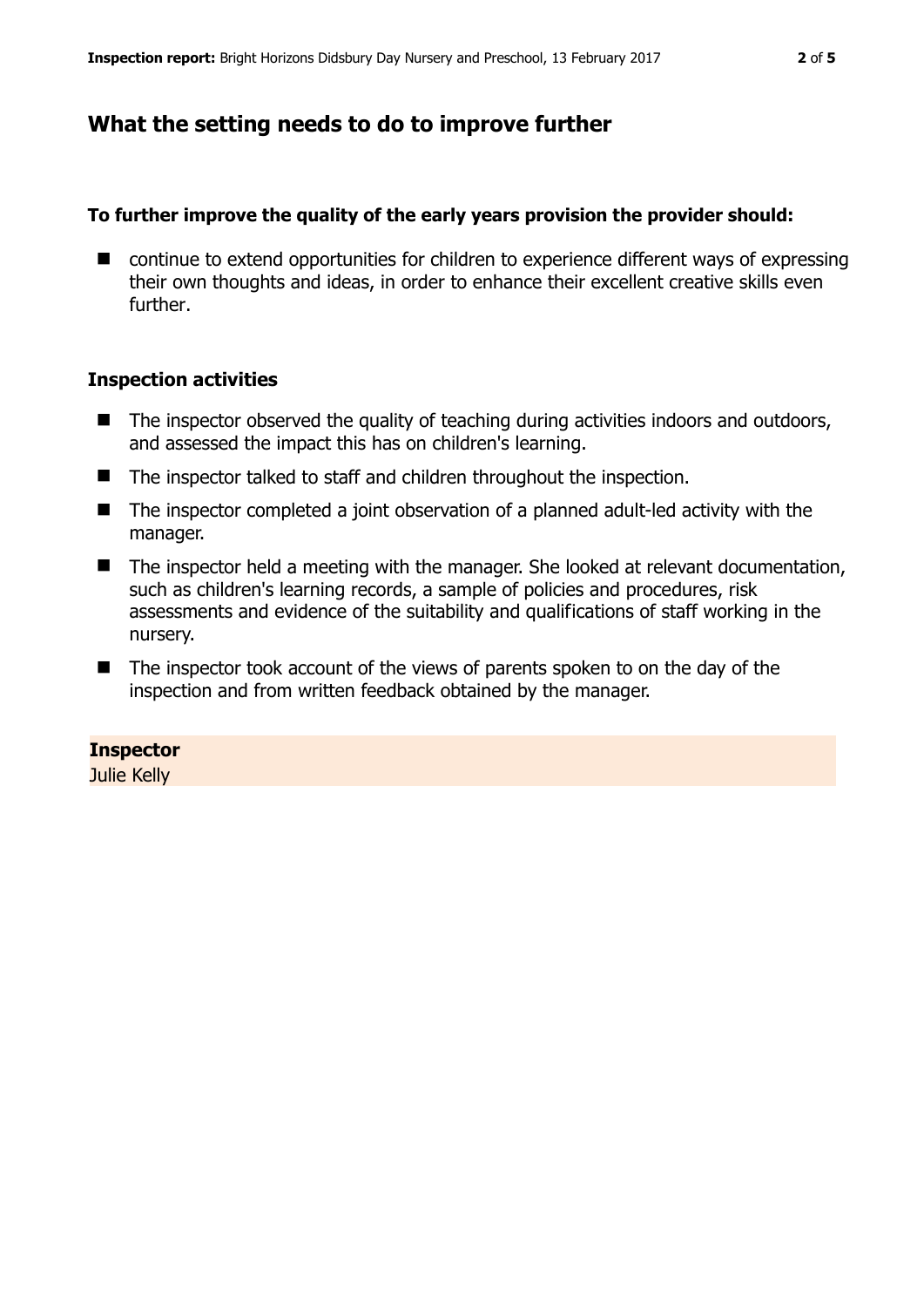# **Inspection findings**

#### **Effectiveness of the leadership and management is outstanding**

Safeguarding is effective. Staff create a culture of vigilance where children's safety and welfare are central to everything they do. Highly effective safeguarding policies and procedures underpin daily practice and help to ensure children are protected from harm. Staff have an excellent understanding of the procedures to follow in the event of a child protection concern or an allegation made against a member of staff. Exceptionally precise tracking of children's progress helps to quickly identify gaps in their learning, and strategies are put in place to narrow these. The manager uses her excellent knowledge, skills and expertise to coach and mentor staff and carries out regular supervision meetings to manage their performance. The manager is extremely keen to invite professional artists and musicians into the nursery to work with children, helping to enhance their creative skills even further.

#### **Quality of teaching, learning and assessment is outstanding**

Babies and children thrive and are extremely motivated to learn in this outstanding nursery. Highly effective one-to-one support is provided for children who have special educational needs and/or disabilities when necessary, which helps them to reach their full potential. Staff make excellent use of puppets and props to bring songs and rhymes to life. This has an extremely positive effect on helping all children, including those who speak English as an additional language, to make rapid progress in their speaking and listening skills. Children learn new words, such as over, under and through, when they act out their favourite story. Babies and children are immersed in an excellent range of opportunities to make marks in a variety of different materials. Babies and toddlers are highly motivated as they explore paint and cornflour with their hands and fingers. Preschool children put their names on a board to sign in on arrival and more-able children write their name on a list. This helps them to be extremely well prepared for school.

#### **Personal development, behaviour and welfare are outstanding**

Babies and children are extremely happy and well settled in the nursery. Toddlers and preschool children demonstrate high levels of independence as they manage their own personal care needs in readiness for school. They help to set tables, serve themselves at lunchtime and use knives and forks with remarkable competence for their age. Children relish the time they spend outside when they take part in exercises and are eager to show off their skills as they stretch, balance, jump and climb. Staff are excellent role models and teach children right from wrong. This helps children to develop strong friendships and a very secure understanding of acceptable behaviour.

#### **Outcomes for children are outstanding**

All children make high rates of progress in their learning. This includes children who have special educational needs and/or disabilities, those who receive funding and children who speak English as an additional language. They increasingly show high levels of self-control during activities and confidence in social situations. Children acquire an excellent range of skills that helps to give them a firm foundation for later learning and the eventual move to school.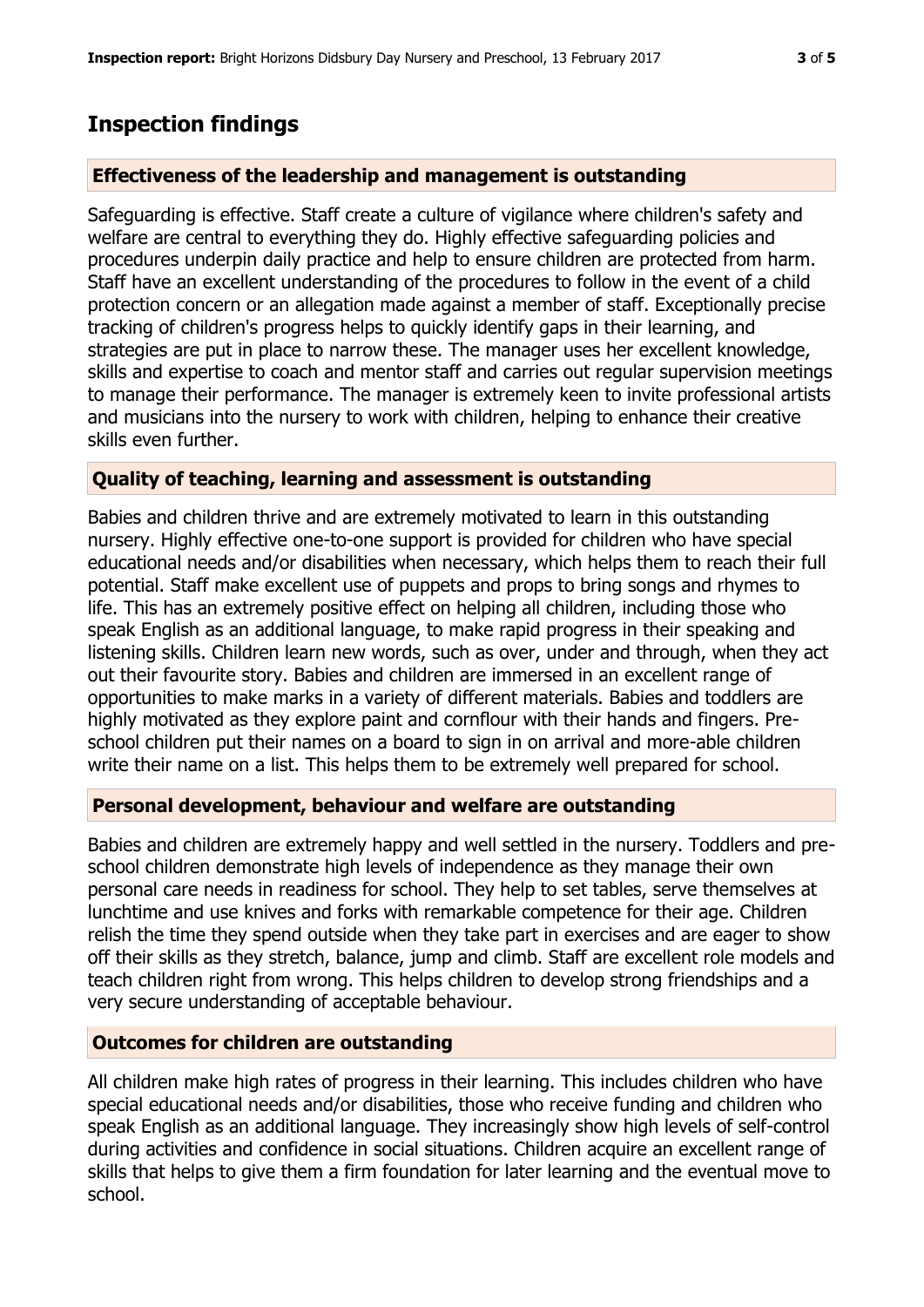# **Setting details**

| Unique reference number                             | 500116                                                                               |  |
|-----------------------------------------------------|--------------------------------------------------------------------------------------|--|
| <b>Local authority</b>                              | Manchester                                                                           |  |
| <b>Inspection number</b>                            | 1064168                                                                              |  |
| <b>Type of provision</b>                            | Full-time provision                                                                  |  |
| Day care type                                       | Childcare - Non-Domestic                                                             |  |
| <b>Registers</b>                                    | Early Years Register, Compulsory Childcare<br>Register, Voluntary Childcare Register |  |
| Age range of children                               | $0 - 4$                                                                              |  |
| <b>Total number of places</b>                       | 158                                                                                  |  |
| Number of children on roll                          | 150                                                                                  |  |
| Name of registered person                           | Kidsunlimited Limited                                                                |  |
| <b>Registered person unique</b><br>reference number | RP900864                                                                             |  |
| Date of previous inspection                         | 8 April 2013                                                                         |  |
| <b>Telephone number</b>                             | 0161 4456400                                                                         |  |

Bright Horizons Didsbury Day Nursery and Preschool registered in 2001. The nursery is open each weekday from 7.30am to 6pm, for 52 weeks of the year, except for bank holidays. It provides funded early education for two-, three- and four-year-olds. There are 44 members of staff employed to work directly with children. Of these, six hold qualified teacher status, one holds an appropriate early years qualification at level 6, one holds level 5, one holds level 4, and 18 hold level 3.

This inspection was carried out by Ofsted under sections 49 and 50 of the Childcare Act 2006 on the quality and standards of provision that is registered on the Early Years Register. The registered person must ensure that this provision complies with the statutory framework for children's learning, development and care, known as the early years foundation stage.

Any complaints about the inspection or the report should be made following the procedures set out in the guidance 'Complaints procedure: raising concerns and making complaints about Ofsted', which is available from Ofsted's website: www.gov.uk/government/organisations/ofsted. If you would like Ofsted to send you a copy of the guidance, please telephone 0300 123 4234, or email enquiries@ofsted.gov.uk.